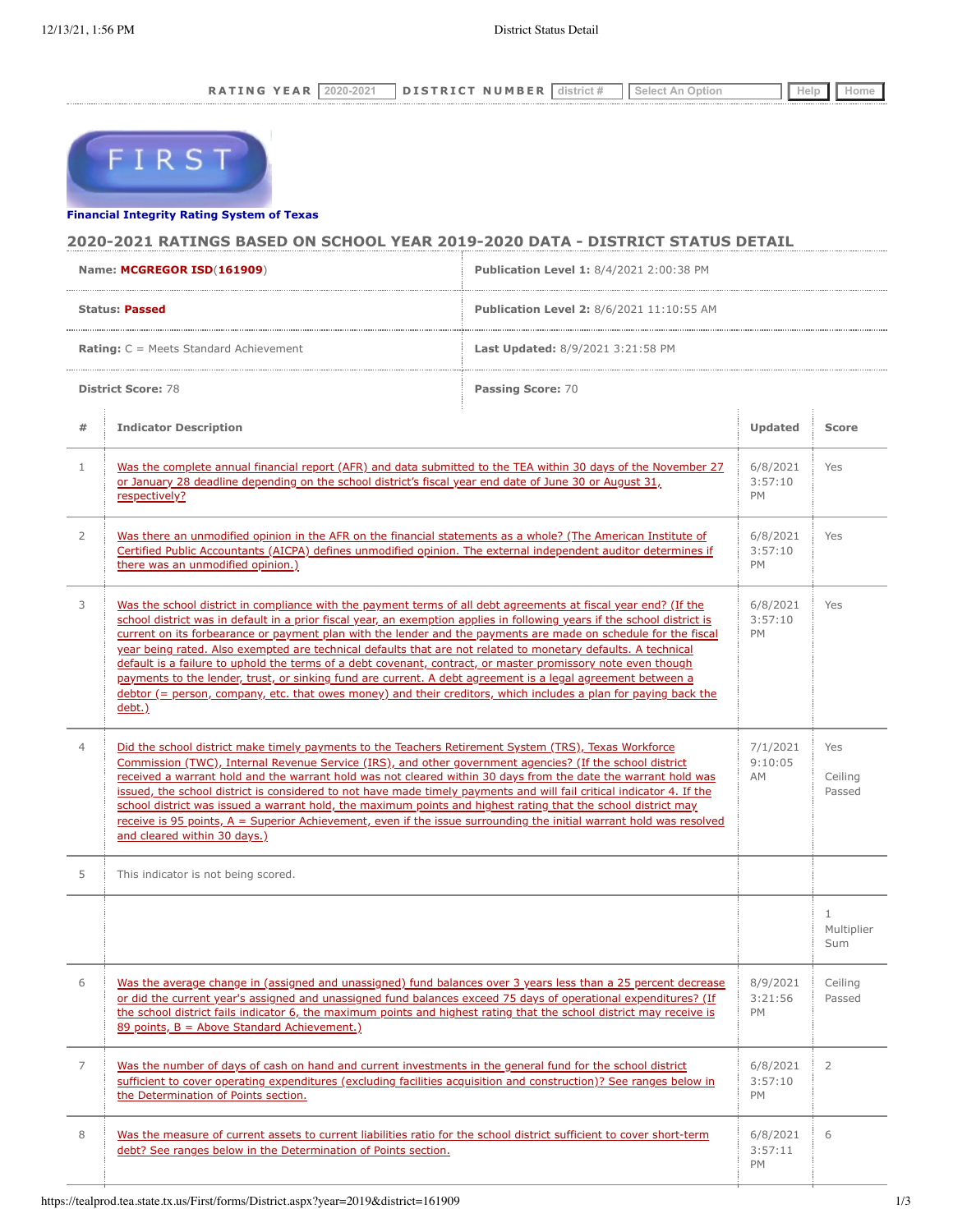## 12/13/21, 1:56 PM District Status Detail

| 9  | Did the school district's general fund revenues equal or exceed expenditures (excluding facilities acquisition and<br>construction)? If not, was the school district's number of days of cash on hand greater than or equal to 60 days?<br>See ranges below in the Determination of Points section.                                                                                                                                  | 6/8/2021<br>3:57:11<br>PM        | 10                                |
|----|--------------------------------------------------------------------------------------------------------------------------------------------------------------------------------------------------------------------------------------------------------------------------------------------------------------------------------------------------------------------------------------------------------------------------------------|----------------------------------|-----------------------------------|
| 10 | Did the school district average less than a 10 percent variance (90% to 110%) when comparing budgeted<br>revenues to actual revenues for the last 3 fiscal years?                                                                                                                                                                                                                                                                    | 7/2/2021<br>1:46:17<br>PM        | 10                                |
| 11 | Was the ratio of long-term liabilities to total assets for the school district sufficient to support long-term solvency?<br>If the school district's increase of students in membership over 5 years was 7 percent or more, then the school<br>district automatically passes this indicator. See ranges below in the Determination of Points section.                                                                                | 6/8/2021<br>3:57:12<br>PM        | $\overline{2}$                    |
| 12 | Was the debt per \$100 of assessed property value ratio sufficient to support future debt repayments? See ranges<br>below in the Determination of Points section.                                                                                                                                                                                                                                                                    | 6/8/2021<br>3:57:12<br>PM        | 8                                 |
| 13 | Was the school district's administrative cost ratio equal to or less than the threshold ratio? See ranges below in<br>the Determination of Points section.                                                                                                                                                                                                                                                                           | 6/8/2021<br>3:57:12<br>PM        | 10                                |
| 14 | Did the school district not have a 15 percent decline in the students to staff ratio over 3 years (total enrollment to<br>total staff)? If the student enrollment did not decrease, the school district will automatically pass this indicator.                                                                                                                                                                                      | 6/8/2021<br>3:57:13<br>PM        | 10                                |
| 15 | Was the school district's ADA within the allotted range of the district's biennial pupil projection(s) submitted to<br>TEA? If the district did not submit pupil projections to TEA, did it certify TEA's projections? See ranges below in<br>the Determination of Points section.                                                                                                                                                   | 6/8/2021<br>3:57:13<br>PM        | 5                                 |
| 16 | Did the comparison of Public Education Information Management System (PEIMS) data to like information in the<br>school district's AFR result in a total variance of less than 3 percent of all expenditures by function? (If the school<br>district fails indicator 16, the maximum points and highest rating that the school district may receive is 89 points,<br>$B =$ Above Standard Achievement.)                               | 6/8/2021<br>3:57:13<br>PM        | Ceiling<br>Passed                 |
| 17 | Did the external independent auditor report that the AFR was free of any instance(s) of material weaknesses in<br>internal controls over financial reporting and compliance for local, state, or federal funds? (The AICPA defines<br>material weakness.) (If the school district fails indicator 17, the maximum points and highest rating that the<br>school district may receive is 79 points, $C =$ Meets Standard Achievement.) | 6/8/2021<br>3:57:13<br>PM        | Ceiling<br>Passed                 |
| 18 | Did the external independent auditor indicate the AFR was free of any instance(s) of material noncompliance for<br>grants, contracts, and laws related to local, state, or federal funds? (The AICPA defines material noncompliance.)                                                                                                                                                                                                | 6/8/2021<br>3:57:13<br>PM        | 10                                |
| 19 | Did the school district post the required financial information on its website in accordance with Government Code,<br>Local Government Code, Texas Education Code, Texas Administrative Code and other statutes, laws and rules that<br>were in effect at the school district's fiscal year end?                                                                                                                                     | 6/8/2021<br>3:57:13<br><b>PM</b> | 5                                 |
| 20 | Did the school board members discuss the district's property values at a board meeting within 120 days before<br>the district adopted its budget? (If the school district fails indicator 20 the maximum points and highest rating<br>that the school district may receive is 89 points, $B =$ Above Standard Achievement.)                                                                                                          | 6/8/2021<br>3:57:13<br>PM        | Ceiling<br>Passed                 |
|    |                                                                                                                                                                                                                                                                                                                                                                                                                                      |                                  | 78<br>Weighted<br>Sum             |
|    |                                                                                                                                                                                                                                                                                                                                                                                                                                      |                                  | $\mathbf{1}$<br>Multiplier<br>Sum |
|    |                                                                                                                                                                                                                                                                                                                                                                                                                                      |                                  | (100)<br>Ceiling)                 |
|    |                                                                                                                                                                                                                                                                                                                                                                                                                                      |                                  | 78 Score                          |